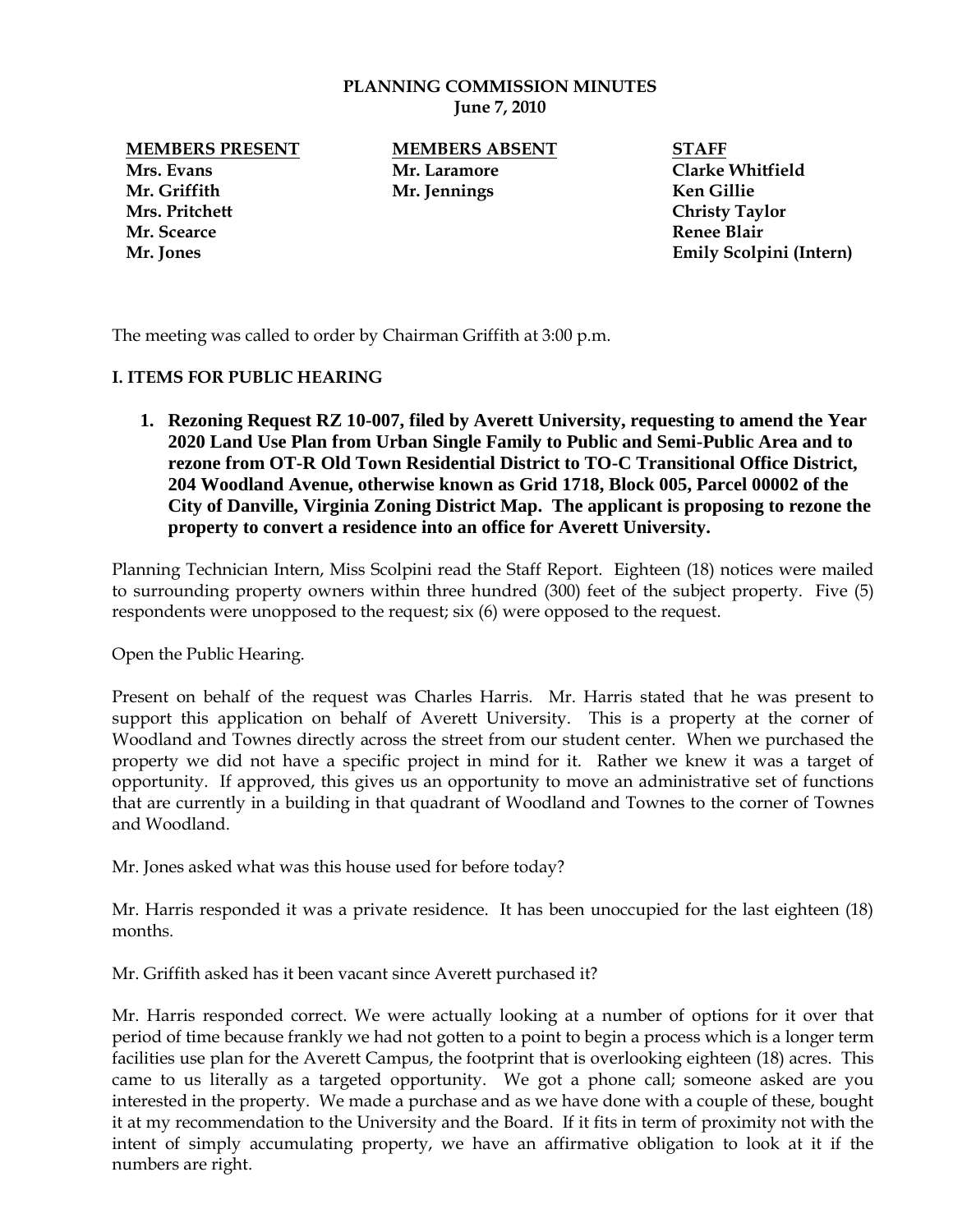Mr. Griffith asked where is the maintenance office at now?

Mr. Harris responded it is actually a little further up Woodland as you turn off of Main. It is the only brick house that remains on that street.

Mr. Griffith asked how many people are going to be in the building?

Mr. Harris responded five (5): Administrative Assistant, Director of Services, Director of Security, Director of Grounds, and Director of Maintenance Services.

Mr. Griffith stated the people that will be there are already employed and are already parking but parking is very limited down there.

Mr. Harris stated all contract employees are required to park in the back of the Ascension Lutheran Church during the week.

Mrs. Pritchett asked so in your opinion Mr. Harris, this use will not cause any kind of congestion or parking issues?

Mr. Harris responded no. Mr. Harris stated that he did not see this as a material change. The difference between the current location and where they would be moving is about one-hundred fifty (150) yards.

Mrs. Pritchett stated that she noticed one of the concerns of the neighbors was parking. I think we should clarify that this will not cause any parking issues.

Mr. Harris stated that he says to parents often when they ask about student parking, we do not have a parking problem; we have a walking problem. We have about four-hundred (400) parking spaces under our control and have another five-hundred (500) at North Campus. Everybody wants to park at the front door. That is a cultural issue and we will just have to deal with that over time. I do not see this particular change making a difference.

Mrs. Evans asked one of the concerns we have about buying houses and renting to students is loud parties and trash. I know the occupants of this particular house should not be doing that but how are you going to address that? Mrs. Evans stated that she lives in that neighborhood and it is true about the loud parties, the trash, and fast driving of cars from Townes Street down to Canterbury.

Mr. Harris responded I accept those observations generally with one point of clarification. We do not rent any student housing. We do not own any property that we rent to students. There are a number of properties in the area that are owned by absentee landlords. We are not one of them. As to driving, the Chief and I have had lots of conversations about it. In fact, they did an interesting report. They did a survey twice last year with the Transportation Department. Turns out the traffic speeds are higher when Averett is in session than when not. They put up some cautionary signs. We continue to remind our students of that. We hold them accountable to the extent that if any Averett vehicle is involved, we have a policy of sanction, frankly removal; which is termination of students working. Beyond that, we ask for the same thing. We want the area to be safe. That is why we have asked the City to help us with another zoning change which builds an elevated crosswalk at Woodland and Townes that will slow down the traffic.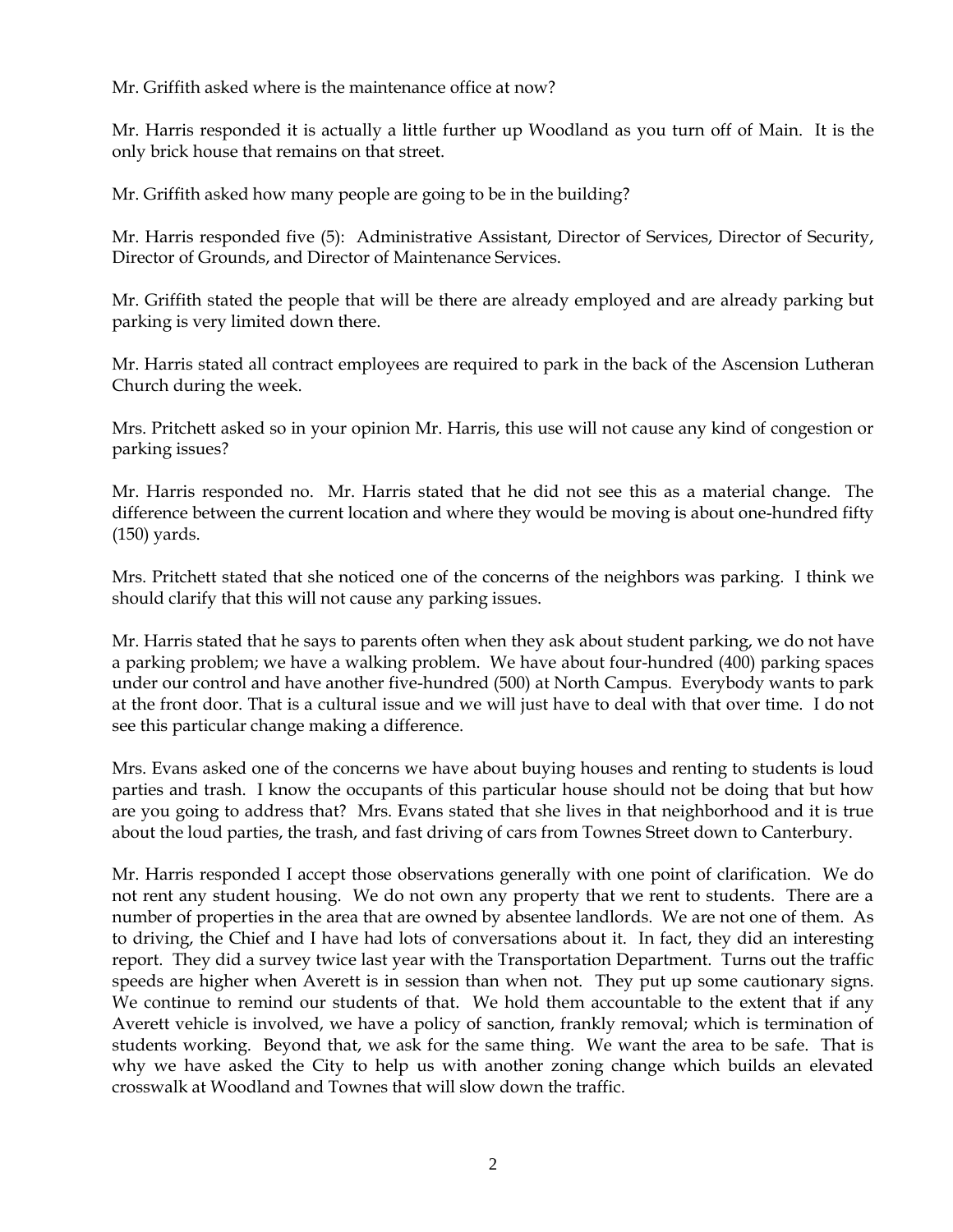Mr. Scearce stated by making this an administrative office, it would take the house off of the market and eliminate any use for it being rental property. Mr. Scearce asked would it be for administrative use only?

Mr. Harris responded that is correct. I would really struggle to imagine the circumstance that Dr. Franks would allow us to put a residential house into the commercial market for students. It is impossible to manage.

Mr. Jones asked to your knowledge on that block, are there any groups of students renting property from anyone in that area?

Mr. Harris responded no. We took one house that was managed by Shields Realty off the market as well.

Mrs. Evans stated there are some other vacant homes on that street. I am not aware of anyone living there. Mrs. Evans asked do you know what the plans are for those homes?

Mr. Harris responded we own the two (2) houses on the far corner by the cemetery; both of them are occupied by staff. There is a former faculty member who is in the third house. The fourth house is owned by the University and occupied by Staff. There are one (1) or two (2) others in the block between Averett Place and Townes. I think one of them is occupied.

Mr. Griffith stated Mike Maurakis, the Architect lives in one of them. I noticed he did not respond one way or the other.

Mrs. Evans stated the house next to that is vacant.

Mr. Harris stated they have not talked to us.

Close the Public Hearing.

**Mr. Scearce made a motion to recommend approval of Rezoning Request RZ 10-007 as submitted. Mr. Jones seconded the motion. The motion was approved by a 5-0 vote.** 

#### **II. ITEMS NOT FOR PUBLIC HEARING**

# **1. Presentation of draft modifications to design guidelines for Historic Protection Overlay (HP-O) District.**

Mrs. Blair read the staff report.

Mr. Griffith asked if the Board is to make a recommendation to City Council to adopt?

Mr. Gillie responded you will make a recommendation to City Council to adopt or modify, but since it is such a large and lengthy document we wanted to present it to you now to allow thirty (30) or sixty (60) days, whatever the commission feels is necessary, prior to making a recommendation to City Council. We would like to hold a public hearing at the meeting in July to solicit any citizen input. This has been in multiple hearings including the Commission of Architectural Review for their modifications. We are bringing it to you to see if you have any issues with it between now and the next few weeks. If you have anything that you would like us to modify, please let us know. We would like to advertise this as an actual public hearing item for the meeting in July.